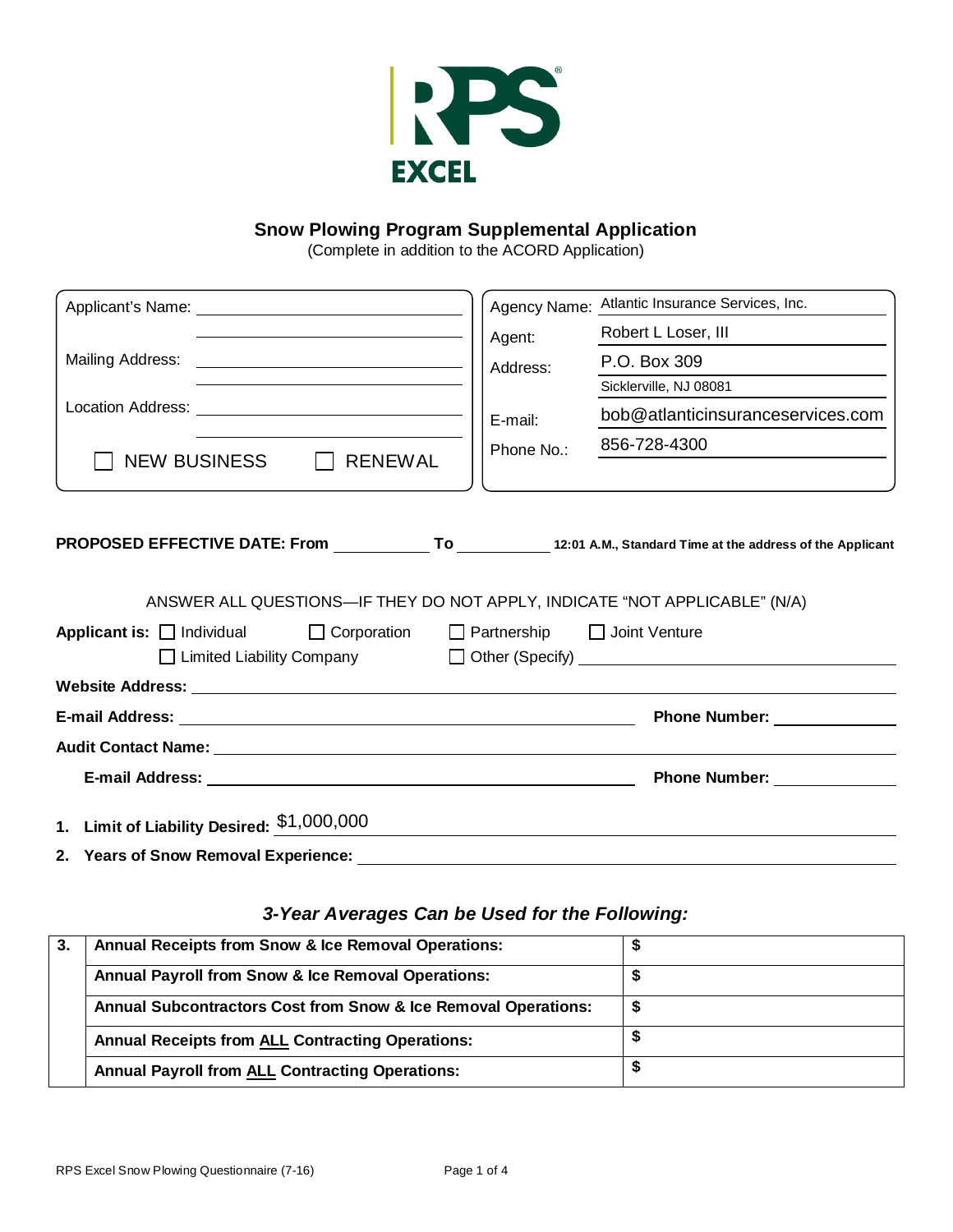## **Check Off All That Apply for Snow Plowing Operations:**

| 4. | <b>Convenience Stores</b>        | <b>Gas Stations</b>         | <b>Big Box Stores</b> (ex Home Depot)                 |
|----|----------------------------------|-----------------------------|-------------------------------------------------------|
|    | <b>Pharmacies</b>                | <b>Large Grocery Stores</b> | <b>Stadiums</b>                                       |
|    | <b>Hardware Stores</b>           | <b>Large Office Parks</b>   | <b>Airports</b>                                       |
|    | <b>24-Hour Locations</b>         | <b>Banks with ATM's</b>     | <b>Hospitals</b>                                      |
|    | <b>Medical Office Buildings</b>  | Governmental                | <b>Nursing Homes / Assisted Living</b>                |
|    | Single Family Homes: # of Homes: |                             | <b>Condo/HOA Assocs: # of Units:</b><br>(any one loc) |

### **List Below All Commercial Snow Plowing Accounts (attach list if necessary)**

| 5. | <b>Job Description / Location</b> | <b>Nature of Work</b> | <b>Job Cost</b> |
|----|-----------------------------------|-----------------------|-----------------|
|    |                                   |                       | \$              |
|    |                                   |                       | \$              |
|    |                                   |                       | \$              |
|    |                                   |                       | \$              |

| 6. | Indicate the percentage of receipts in<br>categories below: (Column should total 100%) |               | Indicate the type and number of customers in the categories<br>below:                         |                  |  |
|----|----------------------------------------------------------------------------------------|---------------|-----------------------------------------------------------------------------------------------|------------------|--|
|    | <b>Snow Plowing/ Shoveling</b>                                                         | %             | <b>Single Family Residential</b>                                                              | # of Customers:  |  |
|    | <b>Snow Carting (off site)</b>                                                         | %             | <b>Manufacturing Facilities</b>                                                               | # of Customers:  |  |
|    | <b>Salting/Ice Treatment</b>                                                           | %             | <b>Office / Business Parks</b>                                                                | # of Customers:  |  |
|    | <b>Roof Raking /Ice Dam Removal</b>                                                    | $\frac{0}{0}$ | Multi-family, Condo/Townhouse/<br><b>Apartment Complexes</b>                                  | # of Customers:  |  |
|    | Other (describe):                                                                      |               | <b>Commercial Strip Malls, Banks,</b><br><b>Medical Offices &amp; Facilities</b>              | # of Customers:  |  |
|    |                                                                                        | %             | <b>Municipality/Street &amp; Road</b><br><b>County roads, Commuter Parking</b><br>Lots, etc.) | # of Road Miles: |  |
|    | Total:                                                                                 | %             | <b>Interstates, Turnpikes &amp; Thruways</b>                                                  | # of Road Miles: |  |

# **Indicate the Number & Type of Equipment Used for Snow & Ice Removal Operations:**

| Plows #                  | <b>Shovels/Pushers #</b> | <b>Salt Spreaders #</b> |  |
|--------------------------|--------------------------|-------------------------|--|
| <b>Snow Blowers #</b>    | <b>Sweeper Brooms #</b>  |                         |  |
| <b>Other:</b> (describe) |                          |                         |  |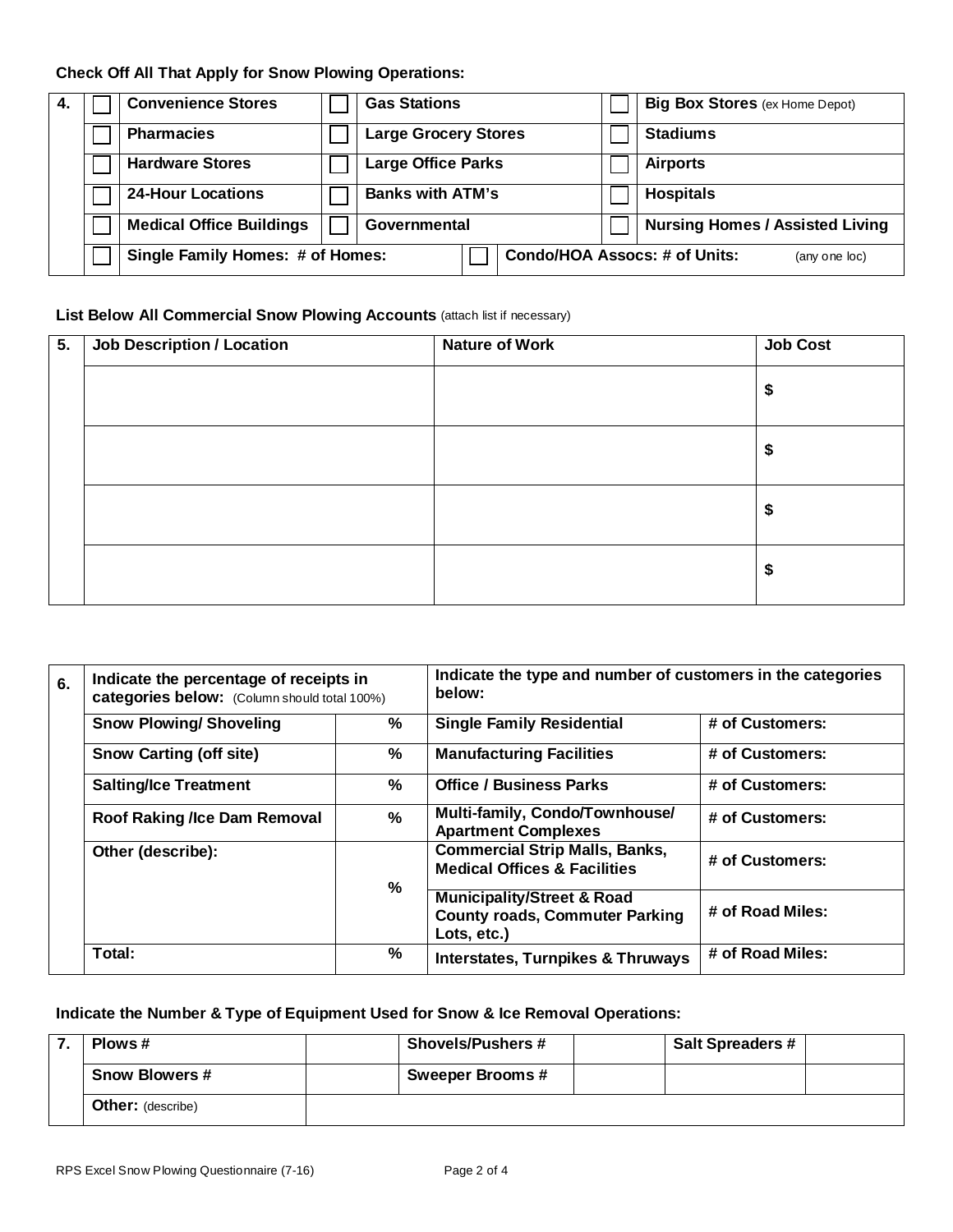| 8. | Do you require all customers to enter into a written contract? (If Yes, attach a copy)<br>If not required 100% of time describe below when contracts are not required: | YES IT     | <b>NO</b> |  |
|----|------------------------------------------------------------------------------------------------------------------------------------------------------------------------|------------|-----------|--|
|    | Do you enter into snow/ice removal contracts written by property owners or other $3rd$<br>parties? If yes, describe below & provide copies:                            | <b>YES</b> | NO I      |  |
|    | Do you provide certificates of insurance to all customers? If not provided 100%,<br>describe below when not provided:                                                  | YES        | <b>NO</b> |  |

| 9. | Do You Have a Log Book? YES<br>$NO$ $\Box$<br>If yes, describe information captured in log book or provide sample page:                                                                                                                                                                                        |   |               |  |             |  |
|----|----------------------------------------------------------------------------------------------------------------------------------------------------------------------------------------------------------------------------------------------------------------------------------------------------------------|---|---------------|--|-------------|--|
|    | Snow Removal Workforce - # and Type of Work Performed by the Following:                                                                                                                                                                                                                                        |   |               |  |             |  |
|    | <b>Principals or Owners:</b>                                                                                                                                                                                                                                                                                   | # | Type of Work: |  | Payroll: \$ |  |
|    | <b>Full-Time Employees:</b>                                                                                                                                                                                                                                                                                    | # | Type of Work: |  | Payroll: \$ |  |
|    | <b>Part-Time Employees:</b>                                                                                                                                                                                                                                                                                    | # | Type of Work: |  | Payroll: \$ |  |
|    | If yes, how many: _____                                                                                                                                                                                                                                                                                        |   |               |  |             |  |
|    |                                                                                                                                                                                                                                                                                                                |   |               |  |             |  |
|    |                                                                                                                                                                                                                                                                                                                |   |               |  |             |  |
|    |                                                                                                                                                                                                                                                                                                                |   |               |  |             |  |
|    |                                                                                                                                                                                                                                                                                                                |   |               |  |             |  |
|    | If yes, percentage of total subcontracted cost: %                                                                                                                                                                                                                                                              |   |               |  |             |  |
|    | Are written contracts obtained from all subcontractors which include a hold harmless clause in                                                                                                                                                                                                                 |   |               |  |             |  |
|    |                                                                                                                                                                                                                                                                                                                |   |               |  |             |  |
|    |                                                                                                                                                                                                                                                                                                                |   |               |  |             |  |
|    |                                                                                                                                                                                                                                                                                                                |   |               |  |             |  |
|    | 12. Does Applicant perform any snow plowing in NY?: Wes No If Yes, What Percentage?<br>Any snow plowing in the 5 Boroughs of NY?: $\Box$ Yes $\Box$ No If Yes, What % of the NY Total?                                                                                                                         |   |               |  |             |  |
|    | 13. Are you required to name any of your customers as an Additional Insured?: Ves No (If Yes, please attach<br>a list of customers who require Additional Insured status including whether it needs to be Primary/Noncontributory, include Completed Operations<br>or if they require a Waiver of Subrogation) |   |               |  |             |  |
|    | 14. Does Applicant Carry Commercial Auto?: Ves No                                                                                                                                                                                                                                                              |   |               |  |             |  |
|    | 15. Any other operations aside from snow removal?                                                                                                                                                                                                                                                              |   |               |  |             |  |
|    | If Yes, are these operations covered elsewhere?: $\Box$ Yes $\Box$ No                                                                                                                                                                                                                                          |   |               |  |             |  |
|    |                                                                                                                                                                                                                                                                                                                |   |               |  |             |  |
|    |                                                                                                                                                                                                                                                                                                                |   |               |  |             |  |

Note: 3-5 Year Loss Runs will be Required